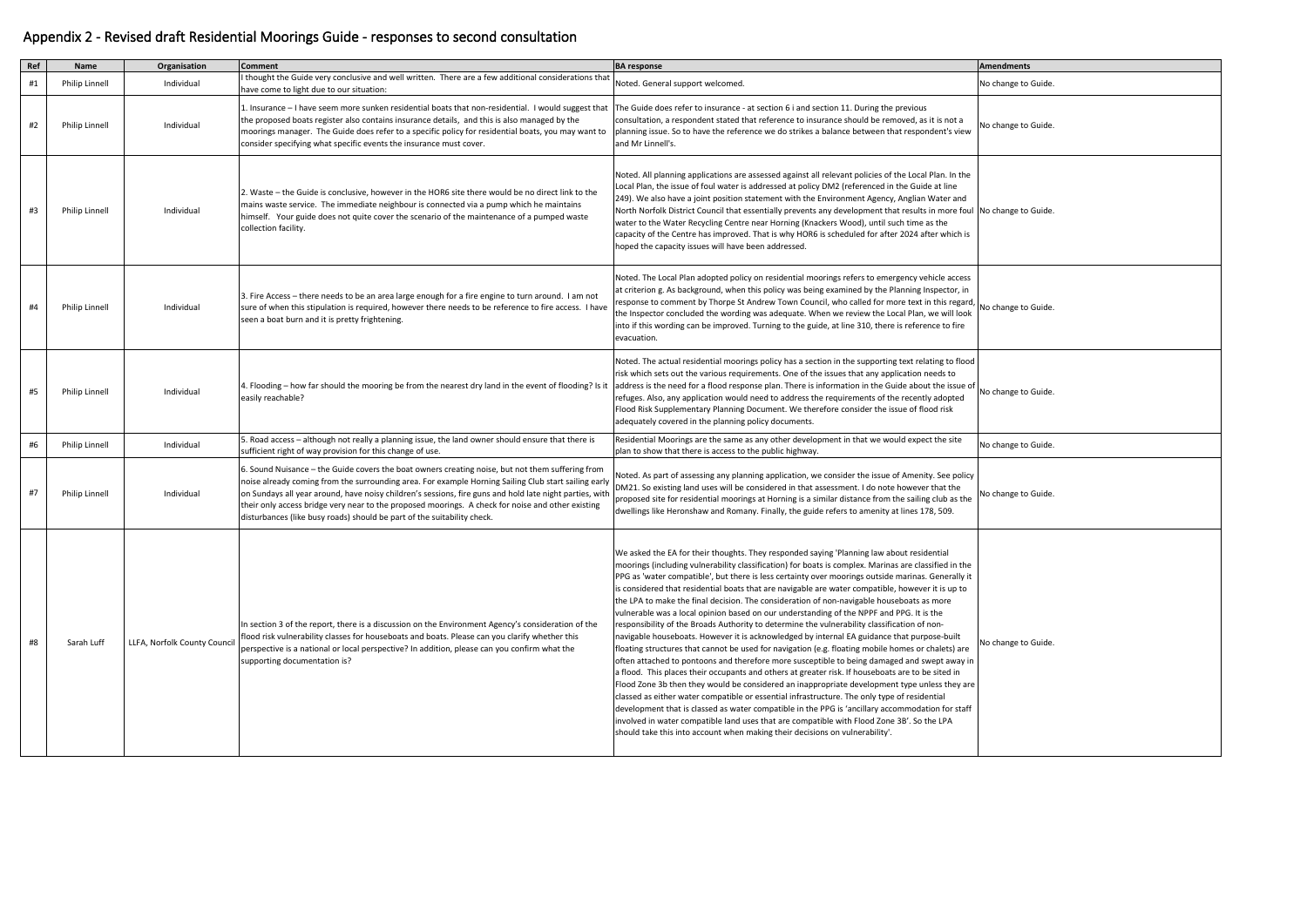| #9  | Sarah Luff | LLFA, Norfolk County Council | In section 5 of the report, the documentation introduces the need for a Flood Risk Assessment and a<br>Flood Response Plan. However, there is no mention in this section of the supporting guidance on the<br>preparation of these documents. Please ensure the inclusion of links to:<br>• The Environment Agency guidance on the preparation of a Flood Risk Assessment<br>- https://www.gov.uk/guidance/flood-risk-assessment-for-planning-applications and<br>https://www.gov.uk/guidance/flood-risk-assessment-in-flood-zones-2-and-3<br>• The Environment Agency's guidance on climate change for flood risk assessments -<br>https://www.gov.uk/guidance/flood-risk-assessments-climate-change-allowances<br>• The LLFA's Developer Guidance - https://www.norfolk.gov.uk/rubbish-recycling- and-<br>planning/flood-and-water-management/information-for-developers<br>• The latest ADEPT guidance on emergency flood plans for new development -<br>https://www.adeptnet.org.uk/system/files/documents/ADEPT%20%26%20EA%20Fl<br>ood%20risk%20emergency%20plans%20for%20new%20development%20Septem ber%202019. pdf<br>These links will need to be referenced in other sections throughout the report to ensure the reader<br>or developer has every opportunity to understand the requirements. | Noted. We have a recently adopted Flood Risk SPD that includes a template and guidance on<br>producing a flood response plan.                                                                                                                                                                                                                                                                                                                                                                                                                                                                                                                                                                                                                                                                                                                                                                                                                                                                                                                                                                                                                                                                                                | No change to Guide             |
|-----|------------|------------------------------|--------------------------------------------------------------------------------------------------------------------------------------------------------------------------------------------------------------------------------------------------------------------------------------------------------------------------------------------------------------------------------------------------------------------------------------------------------------------------------------------------------------------------------------------------------------------------------------------------------------------------------------------------------------------------------------------------------------------------------------------------------------------------------------------------------------------------------------------------------------------------------------------------------------------------------------------------------------------------------------------------------------------------------------------------------------------------------------------------------------------------------------------------------------------------------------------------------------------------------------------------------------------------------------------------------|------------------------------------------------------------------------------------------------------------------------------------------------------------------------------------------------------------------------------------------------------------------------------------------------------------------------------------------------------------------------------------------------------------------------------------------------------------------------------------------------------------------------------------------------------------------------------------------------------------------------------------------------------------------------------------------------------------------------------------------------------------------------------------------------------------------------------------------------------------------------------------------------------------------------------------------------------------------------------------------------------------------------------------------------------------------------------------------------------------------------------------------------------------------------------------------------------------------------------|--------------------------------|
| #10 | Sarah Luff | LLFA, Norfolk County Council | It should be noted that the ADEPT guidance on emergency flood plans for new developments states<br>that "the LPA will have to form an overall view of its adequacy and be satisfied it can be safely and<br>reasonably achieved before determining the planning application. It is not appropriate to defer<br>consideration of emergency planning matters using pre-commencement planning conditions."<br>In addition, the ADEPT guidance is clear that while the local authority emergency planners are not<br>statutory consultees and have no explicit statutory requirement to approve or deliver Emergency<br>Plans, the Planning Practice Guidance is clear that they should be consulted by the LPA to advise on<br>proposals that have emergency planning implications for flood risk.                                                                                                                                                                                                                                                                                                                                                                                                                                                                                                        | Noted. We do not have Emergency Planners and at the moment we are discussing how our<br>district Emergency Planners can be involved in our applications that have a flood response plan.<br>Adept guidance is referred to in our SPD.                                                                                                                                                                                                                                                                                                                                                                                                                                                                                                                                                                                                                                                                                                                                                                                                                                                                                                                                                                                        | No change to Guide.            |
| #11 | Sarah Luff |                              | Further to this matter, does the Broads Authority have a map of where all the residential moorings<br>LLFA, Norfolk County Council are located and whether both a flood response plan and a management plan have been provided for<br>the residential moorings? How will the Broads Authority ensure that these plans remain current?                                                                                                                                                                                                                                                                                                                                                                                                                                                                                                                                                                                                                                                                                                                                                                                                                                                                                                                                                                  | At the moment, only one scheme is in operation - at Waveney River Centre in South Norfolk.<br>Permitted on appeal, before the policy of residential moorings was adopted. A condition on that<br>permission was the production of a flood response plan. This was completed in 2018. Another<br>scheme has been permitted - at Marina Quays in Great Yarmouth. The flood response plan<br>formed part of the flood risk assessment and the scheme was approved. Regarding reviewing the<br>flood response plan, this is mentioned in the guidance in the recently adopted Flood Risk SPD.                                                                                                                                                                                                                                                                                                                                                                                                                                                                                                                                                                                                                                    | No change to Guide             |
|     |            |                              |                                                                                                                                                                                                                                                                                                                                                                                                                                                                                                                                                                                                                                                                                                                                                                                                                                                                                                                                                                                                                                                                                                                                                                                                                                                                                                        | We asked the EA for their thoughts. They responded saying 'In terms of the Flood Risk<br>Assessment requirements, the FRA should include information on;<br>. The nature of the flooding in the proposed location and the impact it could have on the<br>development and its users<br>. What needs to be done to ensure it is safe in the event of flooding in the proposed location in<br>the context of its users<br>. What needs to be done to ensure the floating structure will be adequately secured in the event<br>of a flood in the proposed location, considering the risk if the proposed development becomes<br>mobile in the event of a flood (for example, if downstream of the location there are bridges, if the<br>structure became mobile it could cause a blockage and increase flood risk elsewhere)                                                                                                                                                                                                                                                                                                                                                                                                     |                                |
| #12 | Sarah Luff | LLFA, Norfolk County Council | In section 5, line 143 to line 155, it is indicated that the Environment Agency have stated particular<br>requirements of the FRA and mooring requirements during a time of flood. However, there is no<br>reference as to where these stated Environment Agency requirements/guidance is derived from.<br>Please can you include a reference in the revised version of the guide?                                                                                                                                                                                                                                                                                                                                                                                                                                                                                                                                                                                                                                                                                                                                                                                                                                                                                                                     | It is a key policy of the NPPF that occupants should be safe in a flood, and that an extreme (0.1%)<br>flood can be managed through evacuation in advance of a flood. Paragraph 40 of the NPPF PPG<br>states 'To demonstrate to the satisfaction of the local planning authority that the development<br>will be safe for its lifetime taking account of the vulnerability of its users, a site-specific flood risk<br>assessment may need to show that appropriate evacuation and flood response procedures are in<br>place to manage the residual risk associated with an extreme flood event'. It also states that<br>'Proposals that are likely to increase the number of people living or working in areas of flood risk<br>require particularly careful consideration, as they could increase the scale of any evacuation<br>required. To mitigate this impact it is especially important to look at ways in which the<br>development could help to reduce the overall consequences of flooding in the locality, either<br>through its design (recognising that some forms of development may be more resistant or<br>resilient to floods than others) or through off-site works that benefit the area more generally. | Following discussion<br>Guide. |

bllowing discussions with the EA, no changes required to the uide.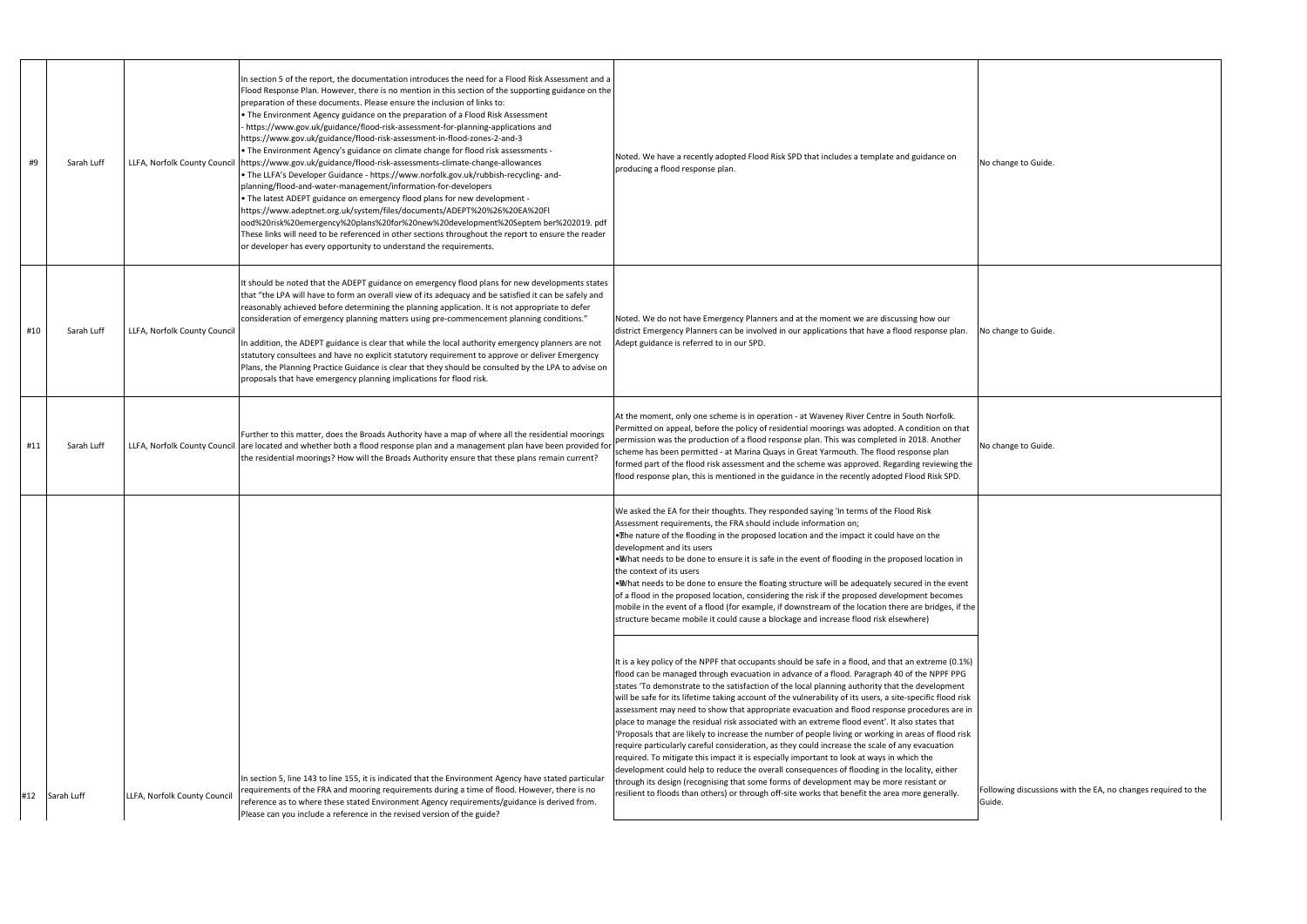Amend the wording to reflect the comment.

|     |            |                              |                                                                                                                                                                                                                                                                                                                                                                                                                                                                                                                                                                                                                                                                                                                                                                                                                                                                                                                                                                                                                                              | Consequently we consider that it is preferable if the occupants can be safe within the<br>development in the event of an extreme flood, to reduce the consequences of flooding in the<br>locality and the reliance on prior evacuation. Therefore we prefer new more vulnerable<br>development, such as dwellings, to have a refuge as a fall back measure should flood warnings<br>not be received in time for evacuation, although we do advise that it is the LPA and Emergency<br>Planner's role to ensure safety of occupants in absence of safe access and/or refuge and to<br>determine whether the proposed Flood Response Plan can manage the safety of the occupants.<br>Therefore we consider that similar requirements apply here as there will be people living on the<br>residential boats. It is preferable for the residential boat to be able to rise high enough to provide<br>refuge in the extreme event, should flood warnings not be received in time, to provide a fall back<br>safety measure. If this refuge was not provided, then it would be up to the LPA and Emergency<br>Planner to determine whether the development would be safe without a higher refuge.<br>Also paragraph 060 if the NPPF PPG states that 'The first preference should be to avoid flood risk.<br>Where it is not possible, a building and its surrounds (at site level) may be constructed to avoid it<br>being flooded (e.g. by raising it above the design flood level).' While a residential boat might not<br>be a building we consider that the same principles apply so the boat should be able to raise up so<br>that it is not at risk of flooding from a design (and ideally extreme) flood'. |                                            |
|-----|------------|------------------------------|----------------------------------------------------------------------------------------------------------------------------------------------------------------------------------------------------------------------------------------------------------------------------------------------------------------------------------------------------------------------------------------------------------------------------------------------------------------------------------------------------------------------------------------------------------------------------------------------------------------------------------------------------------------------------------------------------------------------------------------------------------------------------------------------------------------------------------------------------------------------------------------------------------------------------------------------------------------------------------------------------------------------------------------------|-------------------------------------------------------------------------------------------------------------------------------------------------------------------------------------------------------------------------------------------------------------------------------------------------------------------------------------------------------------------------------------------------------------------------------------------------------------------------------------------------------------------------------------------------------------------------------------------------------------------------------------------------------------------------------------------------------------------------------------------------------------------------------------------------------------------------------------------------------------------------------------------------------------------------------------------------------------------------------------------------------------------------------------------------------------------------------------------------------------------------------------------------------------------------------------------------------------------------------------------------------------------------------------------------------------------------------------------------------------------------------------------------------------------------------------------------------------------------------------------------------------------------------------------------------------------------------------------------------------------------------------------------------------------------------------------------------------|--------------------------------------------|
| #13 | Sarah Luff | LLFA, Norfolk County Counci  | In addition, the outcomes of the FRA need to be included in all aspects of the application from<br>facilities location to flood resilient and resistant design.                                                                                                                                                                                                                                                                                                                                                                                                                                                                                                                                                                                                                                                                                                                                                                                                                                                                              | Noted. The Flood Risk SPD, recently adopted, will be of relevance.                                                                                                                                                                                                                                                                                                                                                                                                                                                                                                                                                                                                                                                                                                                                                                                                                                                                                                                                                                                                                                                                                                                                                                                                                                                                                                                                                                                                                                                                                                                                                                                                                                          | No change to Guide                         |
| #14 | Sarah Luff | LLFA, Norfolk County Counci  | Furthermore, in this section the notation of the flood events could be clearer. Please review and<br>update how these are noted. For example, currently the text states "0.1% (1 in 1000) climate change<br>flood level" which would be better written as "0.1% AEP (1 in 1,000 year) plus climate change",<br>where AEP stands for Annual Exceedance Probability.                                                                                                                                                                                                                                                                                                                                                                                                                                                                                                                                                                                                                                                                           | We asked the EA for their thoughts. They responded saying 'We agree that 0.1% AEP (1 in 1,000<br>year) plus climate change would be a better wording, and apologise that AEP or annual<br>exceedance probability was missed out from our previous comments'.                                                                                                                                                                                                                                                                                                                                                                                                                                                                                                                                                                                                                                                                                                                                                                                                                                                                                                                                                                                                                                                                                                                                                                                                                                                                                                                                                                                                                                                | Amend the wording                          |
| #15 | Sarah Luff | LLFA, Norfolk County Council | Currently, the guide presents climate change as an isolated issue from flood risk and the proposed<br>development management. Fundamentally climate change adaption and allowances should be<br>integrated within all aspects of designs and developments for use in the future. The application of<br>climate change allowance within flood risk assessment and design is compulsory to represent the<br>future scenario. Therefore, please can the climate change check list be integrated within all aspects<br>of the design and management requirements for residential moorings? For reference, this approach<br>is in line with the developments on land within the county.                                                                                                                                                                                                                                                                                                                                                           | The climate change checklist is from the Local Plan which was adopted in May 2019. Other polices<br>in the Local Plan will apply to schemes as well as the Flood Risk SPD. Both the Local Plan and SPD<br>refer to a climate smart approach to development. The SPD also refers to the allowances.                                                                                                                                                                                                                                                                                                                                                                                                                                                                                                                                                                                                                                                                                                                                                                                                                                                                                                                                                                                                                                                                                                                                                                                                                                                                                                                                                                                                          | No change to Guide.                        |
| #16 | Sarah Luff | LLFA, Norfolk County Counci  | Within both section 6 and 9, there is initial guidance regarding the requirement for storing waste,<br>however there is no guidance on the consideration to pollution and water quality management in<br>flood risk areas should be given during periods of high flows. Please can further information on this<br>matter be included on the guidance?<br>Follow up: We agree that the matter of the consideration to pollution and water quality<br>management in flood risk areas should be given during periods of high flows is not just relevant to<br>residential moorings. We would suggest that if you have guidance that applies to all sites that you<br>cross reference to the relevant guidance within this (and others) guide as appropriate. Regarding<br>noise, it is more a point of raising inconsistency within the guidance document. If it is raised as a<br>specific concern associated with residential moorings, then it is appropriate to provide guidance<br>even if it is only a cross reference to other guidance. | Make change                                                                                                                                                                                                                                                                                                                                                                                                                                                                                                                                                                                                                                                                                                                                                                                                                                                                                                                                                                                                                                                                                                                                                                                                                                                                                                                                                                                                                                                                                                                                                                                                                                                                                                 | Make change to sec<br>storage near to wate |
| #17 | Sarah Luff |                              | The information in section 6 and 9 appears to be interlinked with section 9 looking at the policy and<br>section 6 looking at the management plan. The section stating the policy would normally be<br>LLFA, Norfolk County Council presented first in a guidance document, then naturally lead to the section with the management<br>measures relating to the policy. We would suggest that section 9 should come before section 6 or<br>even for the two sections to be combined.                                                                                                                                                                                                                                                                                                                                                                                                                                                                                                                                                          | We are content with the order of the document.                                                                                                                                                                                                                                                                                                                                                                                                                                                                                                                                                                                                                                                                                                                                                                                                                                                                                                                                                                                                                                                                                                                                                                                                                                                                                                                                                                                                                                                                                                                                                                                                                                                              | No change to Guide.                        |
| #18 | Sarah Luff | LLFA, Norfolk County Counci  | In section 9, the policy extract that is provided does not cross reference either internally or<br>externally to the document. Please can this be addressed.                                                                                                                                                                                                                                                                                                                                                                                                                                                                                                                                                                                                                                                                                                                                                                                                                                                                                 | We will remove policy. It was useful for when consulting on the Guide, but reference to the policy<br>in the final document is considered adequate.                                                                                                                                                                                                                                                                                                                                                                                                                                                                                                                                                                                                                                                                                                                                                                                                                                                                                                                                                                                                                                                                                                                                                                                                                                                                                                                                                                                                                                                                                                                                                         | Remove policy from                         |

Make change to section 6 and 9 to refer to location of waste torage near to water.

Remove policy from guide and cross refer to Local Plan.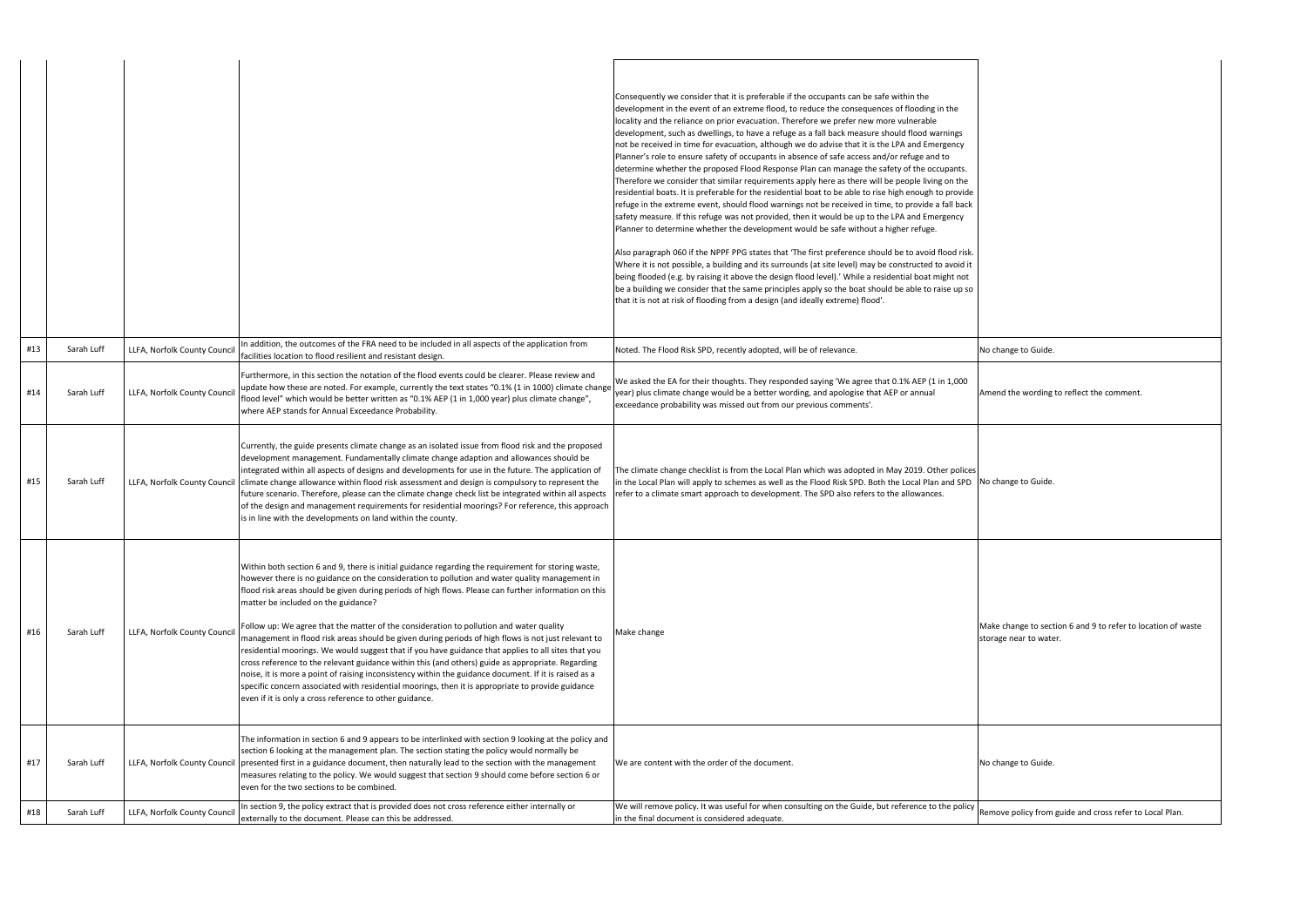| #19 | Sarah Luff | LLFA, Norfolk County Council | The guidance document notes the importance of being able to provide a power supply to reduce<br>pollution and noise issues, yet no mention of renewable energy facilities is made or encouraged<br>within the guide. Please can further information and suitable cross referencing to other policy<br>documents be made within the guide?                                                                                                                                                                                                                                                                                                                                                                                                                                                                                                                                                                                                                                                                                                    | We do not have a policy relating to renewable energy for residential moorings. We do have a<br>general renewable energy and energy efficiency policy in our recently adopted Local Plan (section Ar<br>16 of the Local Plan). We could add reference when we refer to low impact living.                                                                                                                                                                                      | 'Ac                                                                                                |
|-----|------------|------------------------------|----------------------------------------------------------------------------------------------------------------------------------------------------------------------------------------------------------------------------------------------------------------------------------------------------------------------------------------------------------------------------------------------------------------------------------------------------------------------------------------------------------------------------------------------------------------------------------------------------------------------------------------------------------------------------------------------------------------------------------------------------------------------------------------------------------------------------------------------------------------------------------------------------------------------------------------------------------------------------------------------------------------------------------------------|-------------------------------------------------------------------------------------------------------------------------------------------------------------------------------------------------------------------------------------------------------------------------------------------------------------------------------------------------------------------------------------------------------------------------------------------------------------------------------|----------------------------------------------------------------------------------------------------|
| #20 | Sarah Luff |                              | With regard to the water supplies and the discussion on the Environment Agency's regulation of<br>LLFA, Norfolk County Council abstractions, the inclusion of a link to the Environment Agency's abstraction guidance would be<br>useful to the readers.                                                                                                                                                                                                                                                                                                                                                                                                                                                                                                                                                                                                                                                                                                                                                                                     | Asked the EA for their guidance. They said they are not aware of a particular guide itself but that<br>we could include guidance within the supporting text for applying for a licence here<br>https://www.gov.uk/guidance/water-management-apply-for-a-water-abstraction-or-<br>impoundment-licence or managing a licence here https://www.gov.uk/guidance/manage-your-<br>water-abstraction-or-impoundment-licences-online                                                  | Ac                                                                                                 |
| #21 | Sarah Luff | LLFA, Norfolk County Council | The sewerage provision is a requirement at the proposed residential moorings. As these provisions<br>are likely to be located in an area at flood risk, further guidance and appropriate cross references<br>should be included with in this guidance to consider operation and pollution prevention during high<br>flow conditions and flood events.<br>Follow up: We agree that the matter of the consideration to pollution and water quality<br>management in flood risk areas should be given during periods of high flows is not just relevant to<br>residential moorings. We would suggest that if you have guidance that applies to all sites that you<br>cross reference to the relevant guidance within this (and others) guide as appropriate. Regarding<br>noise, it is more a point of raising inconsistency within the guidance document. If it is raised as a<br>specific concern associated with residential moorings, then it is appropriate to provide guidance<br>even if it is only a cross reference to other guidance. | Asked the EA for their guidance. They said that 'in terms of covering flood risk off you could<br>highlight that a Flood Risk Assessment may be required for these facilities. A permit will also be<br>required for any development within 8m of the main river. You could reference that the sewerage 8n<br>provision for the residential moorings must have adequate pollution prevention measures in<br>place at all times (and that would also cover any flood events)'. |                                                                                                    |
| #22 | Sarah Luff | LLFA, Norfolk County Council | Within the guidance document, there was an initial mention of noise within the guidance as a<br>consideration, however, no further guidance was then provided on how to manage and address the<br>issue. Please can further information and suitable cross referencing to other policy documents be<br>made.                                                                                                                                                                                                                                                                                                                                                                                                                                                                                                                                                                                                                                                                                                                                 | Whilst noise is a consideration, marinas and boatyards are areas where work is taken place, so<br>those living on boats in those areas should expect a certain level of noise. We already refer to the<br>amenity policy so noise pollution is a consideration. We would expect the terms and conditions<br>the are signed up to by someone living on a boat at a marina or boatyard to have a clause relating<br>to noise.                                                   |                                                                                                    |
| #23 | Sarah Luff | LLFA, Norfolk County Council | The guidance indicates the provision of amenity space and landscaping is necessary, although it<br>should be noted that any development of facilities should not reduce the flood storage capacity of<br>the floodplain or impede flood flow routes. Further information regarding flood storage<br>compensation and assessment is available in the LLFA's developer guidance.                                                                                                                                                                                                                                                                                                                                                                                                                                                                                                                                                                                                                                                               | Noted and agreed. Will amend text.                                                                                                                                                                                                                                                                                                                                                                                                                                            | re.<br>Re<br>co<br>flc                                                                             |
| #24 | Sarah Luff | LLFA, Norfolk County Council | In addition, there may be the need for ordinary watercourse consenting depending on the status of<br>the watercourses involved. Further information is available online at<br>https://www.norfolk.gov.uk/rubbish-recycling-and-planning/flood-and-water-management. The<br>LLFA observes that information is provided on the Environment Agency's environmental permitting<br>for flood risk activities however, no information is presented regarding the need for consenting on<br>ordinary watercourses. Please could the guide include suitable mention and reference on these<br>matters?                                                                                                                                                                                                                                                                                                                                                                                                                                               | Noted and agreed. Will amend text.                                                                                                                                                                                                                                                                                                                                                                                                                                            | fo<br>8 <sub>1</sub><br> de<br>fro<br>en<br>wi<br>in:<br>$\underline{\mathsf{W}}$<br>$\mathsf{co}$ |

| Add reference to renewable energy and our local plan policy:<br>9.3.4 Renewable/low carbon energy<br>An operator may wish to consider renewable/low carbon energy.                                                                                                                                                                                                                                                                                                                                                                                                                                                                                                                                                              |
|---------------------------------------------------------------------------------------------------------------------------------------------------------------------------------------------------------------------------------------------------------------------------------------------------------------------------------------------------------------------------------------------------------------------------------------------------------------------------------------------------------------------------------------------------------------------------------------------------------------------------------------------------------------------------------------------------------------------------------|
| The Local Plan for the Broads has policies relating to this: see<br>page 64 of the Local Plan for the Broads.                                                                                                                                                                                                                                                                                                                                                                                                                                                                                                                                                                                                                   |
| Add links to text at 9.1.2                                                                                                                                                                                                                                                                                                                                                                                                                                                                                                                                                                                                                                                                                                      |
| Add text about flood risk assessments to section 5. Text about<br>8m is already in guide, so not change.<br>Add text to 9.1.3 in relation to pollution prevention.                                                                                                                                                                                                                                                                                                                                                                                                                                                                                                                                                              |
| No change to Guide.                                                                                                                                                                                                                                                                                                                                                                                                                                                                                                                                                                                                                                                                                                             |
| 9.1.6 Amenity space and landscaping<br>The Amenity policy of the Local Plan (DM21) requires schemes to<br>provide a 'satisfactory and usable external amenity space to<br>residential properties in keeping with the character of the<br>surrounding development'. It may also be appropriate to provide<br>landscape enhancements of the land associated with the<br>Residential Mooring to improve the amenity of the area in<br>connection with the development. Please note that development<br>of facilities should not reduce the flood storage capacity of the<br>floodplain or impede flood flow routes                                                                                                                 |
| 9.3.1Informative - Permits Environmental Permit for Flood Risk-<br><b>Activities</b><br>An environmental permit for flood risk activities will be needed<br>for any proposal that wants to do work in, under, over or within<br>8 metres (m) from a fluvial main river and from any flood<br>defence structure or culvert or 16m from a tidal main river and<br>from any flood defence structure or culvert. Application forms<br>and further information can be found at:<br>https://www.gov.uk/guidance/flood-risk-activities-<br>environmental-permits. Anyone carrying out these activities<br>without a permit where one is required, is breaking the law.<br>Section 23 of The Land Drainage Act 1991 requires applicants |
| who wish to affect the flow of an ordinary watercourse, for<br>instance to culvert, dam, weir or install a headwall into a<br>watercourse, to obtain consent from the drainage board<br>concerned.                                                                                                                                                                                                                                                                                                                                                                                                                                                                                                                              |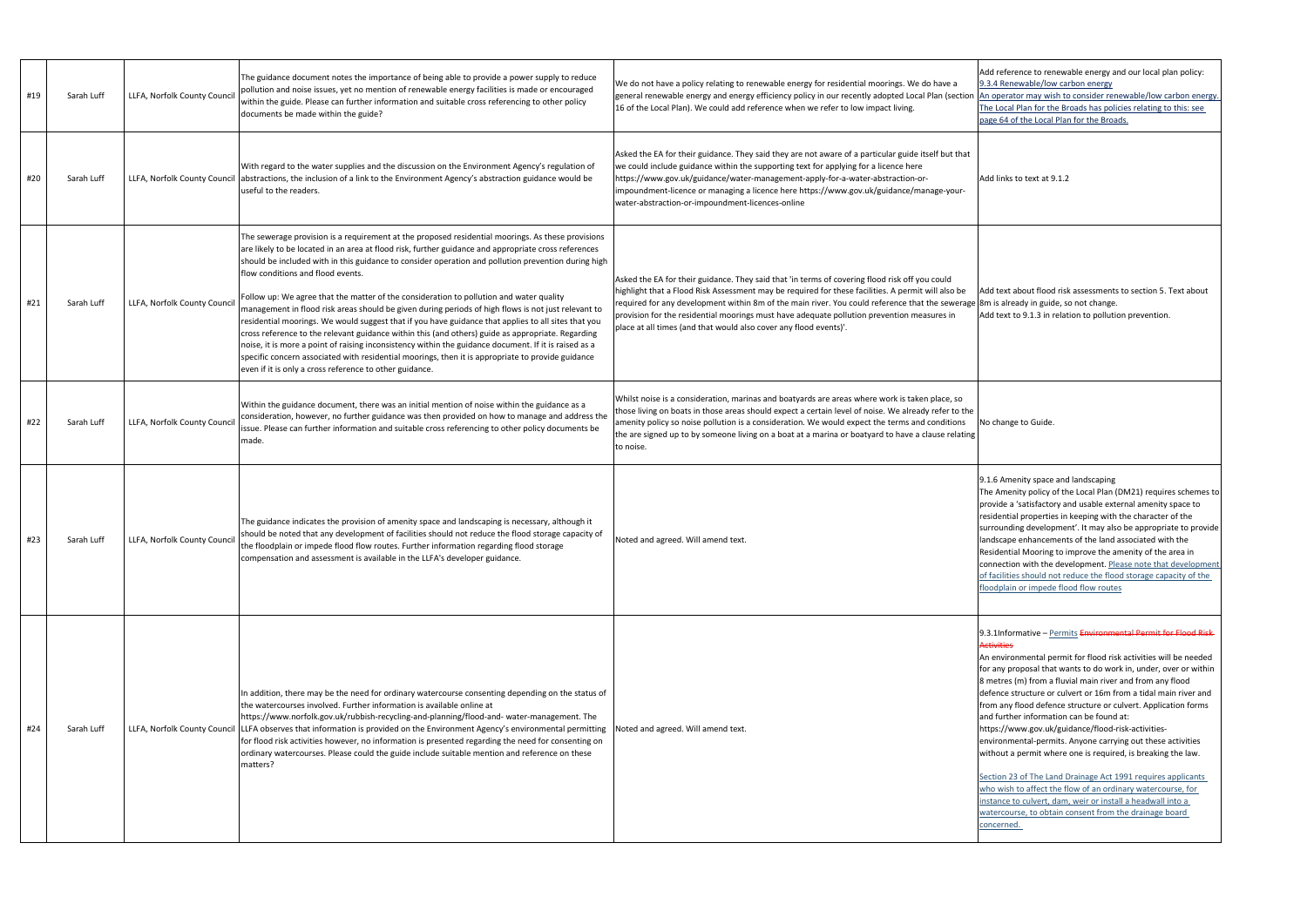| #25 | Sarah Luff | LLFA, Norfolk County Council | Where new facilities are to be built, there is the potential to increase the area of impermeable<br>surfaces. The LLFA will expect the use of sustainable drainage systems to be included in the<br>proposals to prevent an increase in surface water runoff rate and volume. Further information is<br>available in the LLFA's developer guidance online at https://www.norfolk.gov.uk/rubbish-recycling-<br>and-planning/flood-and-water-management                                                                                                                                                                                                                                                                                                                                                                                                                                                                                                                                                                                                                      | Noted and agreed. Other policies of the Local Plan will be used when assessing schemes. Policy<br>DM6: Surface water run-off requires all development proposals will need to incorporate<br>measures to attenuate surface water run-off in a manner appropriate to the Broads. Add<br>reference to surface water in section 5.              | At the start of sectic<br>development to con<br>this may be relevant<br>provide surfacing th                                                                                                                                                                                                                                       |
|-----|------------|------------------------------|----------------------------------------------------------------------------------------------------------------------------------------------------------------------------------------------------------------------------------------------------------------------------------------------------------------------------------------------------------------------------------------------------------------------------------------------------------------------------------------------------------------------------------------------------------------------------------------------------------------------------------------------------------------------------------------------------------------------------------------------------------------------------------------------------------------------------------------------------------------------------------------------------------------------------------------------------------------------------------------------------------------------------------------------------------------------------|---------------------------------------------------------------------------------------------------------------------------------------------------------------------------------------------------------------------------------------------------------------------------------------------------------------------------------------------|------------------------------------------------------------------------------------------------------------------------------------------------------------------------------------------------------------------------------------------------------------------------------------------------------------------------------------|
| #26 | Sarah Luff | LLFA, Norfolk County Council | Facilities, such as storage lockers, are presented as possible solutions. Further guidance regarding<br>the design of facilities is required to ensure that proposed structures are designed in a flood resilient<br>or resistant manner. Furthermore, these features should be appropriately secured to prevent<br>excessive movement that could cause blockages downstream should they become mobile.                                                                                                                                                                                                                                                                                                                                                                                                                                                                                                                                                                                                                                                                    | Noted. We will make that point in the text.                                                                                                                                                                                                                                                                                                 | 9.1.7 Storage<br>Scheme promoters/<br>residential parapher<br>possessions is put in<br>become cluttered w<br>the character of the<br>of robust construction<br>equivalent). If possi<br>lockable gate for res<br>for what is to be sto<br>portable with possib<br>that lockers are floo<br>times of flood, they<br>in waterbodies. |
| #27 | Sarah Luff | LLFA, Norfolk County Council | In section 9.3, there is mention of low impact boating, although no further information or guidance<br>is provided. This is a missed opportunity to contribute towards net zero to require and direct<br>developers and boaters towards low carbon or sustainable solutions, such as renewable energy<br>supplies (windmills are intrinsic and historical features of this landscape), sustainable drainage and<br>compensating flood storage areas where landward development would reduce it. Please include<br>further information of how developers and residents can contribute to improving the suitability of<br>their community.                                                                                                                                                                                                                                                                                                                                                                                                                                   | Having consulted the RBOA, there is no guidance per se, it is about living on a boat in a low<br>impact sort of way. It refers to how the person lives on the boat. That being said, we will<br>improved reference to renewable energy as per row number 19 above.                                                                          | No change to Guide                                                                                                                                                                                                                                                                                                                 |
| #28 | Sarah Luff | LLFA, Norfolk County Council | In relation to document structure and presentation there are a number of potential improvements<br>that could be made. The questions and case studies are useful although the way they are structured<br>within the report and their headings is confusing. Please can this be reconsidered and addressed?<br>Follow up:<br>As previously stated, the questions and case studies provide useful information. However, the as<br>you have eluded the current document structure lacks flow and the location of these sections is<br>means the information could be missed. The question and case study information is intertwined in<br>an unclear way and our suggestion would be to have better separation between the guidance and<br>the case studies. Perhaps there would be merit in having a case studies in boxes.<br>Further maybe the sub-section title should not be posed as a question to give you more scope to<br>discuss matters of concern within the section.<br>In addition, you may want to review your document from an accessibility perspective too. | Noted, but we are content with the structure.                                                                                                                                                                                                                                                                                               | No change to Guide                                                                                                                                                                                                                                                                                                                 |
| #29 | Sarah Luff | LLFA, Norfolk County Council | The key messages section could be moved to the front of the document and used as a basis to<br>prepare an executive summary.                                                                                                                                                                                                                                                                                                                                                                                                                                                                                                                                                                                                                                                                                                                                                                                                                                                                                                                                               | Key messages - could be at the start of the document, but also acts as a conclusion. Do not intend Move key messages<br>to have an executive summary as the document is only around 20 pages long.                                                                                                                                          |                                                                                                                                                                                                                                                                                                                                    |
| #30 | Sarah Luff | LLFA, Norfolk County Council | While the links section could be reduced so that all background information could be provided in an<br>appendix and links to national and local policies should be woven into the document.                                                                                                                                                                                                                                                                                                                                                                                                                                                                                                                                                                                                                                                                                                                                                                                                                                                                                | Regarding links and extra information - noted, but we are content with where it is.                                                                                                                                                                                                                                                         | No change to Guide                                                                                                                                                                                                                                                                                                                 |
| #31 | Sarah Luff |                              | We would suggest that the text in lines 363 to 367 should be reconsidered. At present, it lacks<br>LLFA, Norfolk County Council strength. For example, the sentence on line 366 and 367 could be improved by being re-written as<br>"We encourage you to contact the Broads Authority to discuss your application prior to submission."                                                                                                                                                                                                                                                                                                                                                                                                                                                                                                                                                                                                                                                                                                                                    | We consider the text robust and clear.                                                                                                                                                                                                                                                                                                      | No change to Guide                                                                                                                                                                                                                                                                                                                 |
| #32 | Sarah Luff |                              | Regarding the current appendices, some of these could be removed or reduced. For example,<br>Appendix A could be presented as a link within the policy section as only one internal cross<br>referencing to Appendix A has been made in the introduction, therefore it has no function in actively<br>LLFA, Norfolk County Council supporting the report. Appendix B is generic information that could be hosted outside of the report<br>and referred to. While Appendix C and D could remain either as appendices (although better<br>internal cross referencing would be needed) or alternatively the checklists could be included within<br>the document text.                                                                                                                                                                                                                                                                                                                                                                                                         | Appendix A - will consider removing this as yes, could just cross refer to the Local Plan. Appendix<br>B is something we put in all our consultation documents. It will not be in place in the final version.<br>Appendix C and D - it is appropriate to have these at appendices and it follows the other guides<br>that we have in place. | Remove policy from<br>appendix B.                                                                                                                                                                                                                                                                                                  |
|     |            |                              |                                                                                                                                                                                                                                                                                                                                                                                                                                                                                                                                                                                                                                                                                                                                                                                                                                                                                                                                                                                                                                                                            |                                                                                                                                                                                                                                                                                                                                             |                                                                                                                                                                                                                                                                                                                                    |

t the start of section 9, add: The Local Plan also requires all evelopment to consider and address surface water run off and is may be relevant to your scheme, especially if you plan to rovide surfacing that may be impermeable.

## 1.7 Storage

 $S$  heme promoters/operators are required to address storage of sidential paraphernalia. Unless a system for storing kit and possessions is put in place, the residential moorings could ecome cluttered with residential paraphernalia which will alter e character of the area. Norfolk Police recommend storage is robust construction with secure locks (e.g. Sold Secure or quivalent). If possible consider fencing off the area (with ckable gate for residents only) to provide an additional layer r what is to be stored within – these items will no doubt be prtable with possible value to an offender). It is also important at lockers are flood resilient and resistant to ensure that, at mes of flood, they are not mobile and do not cause blockages waterbodies.

love key messages to the start of the document.

emove policy from guide and cross refer to Local Plan. Remove appendix B.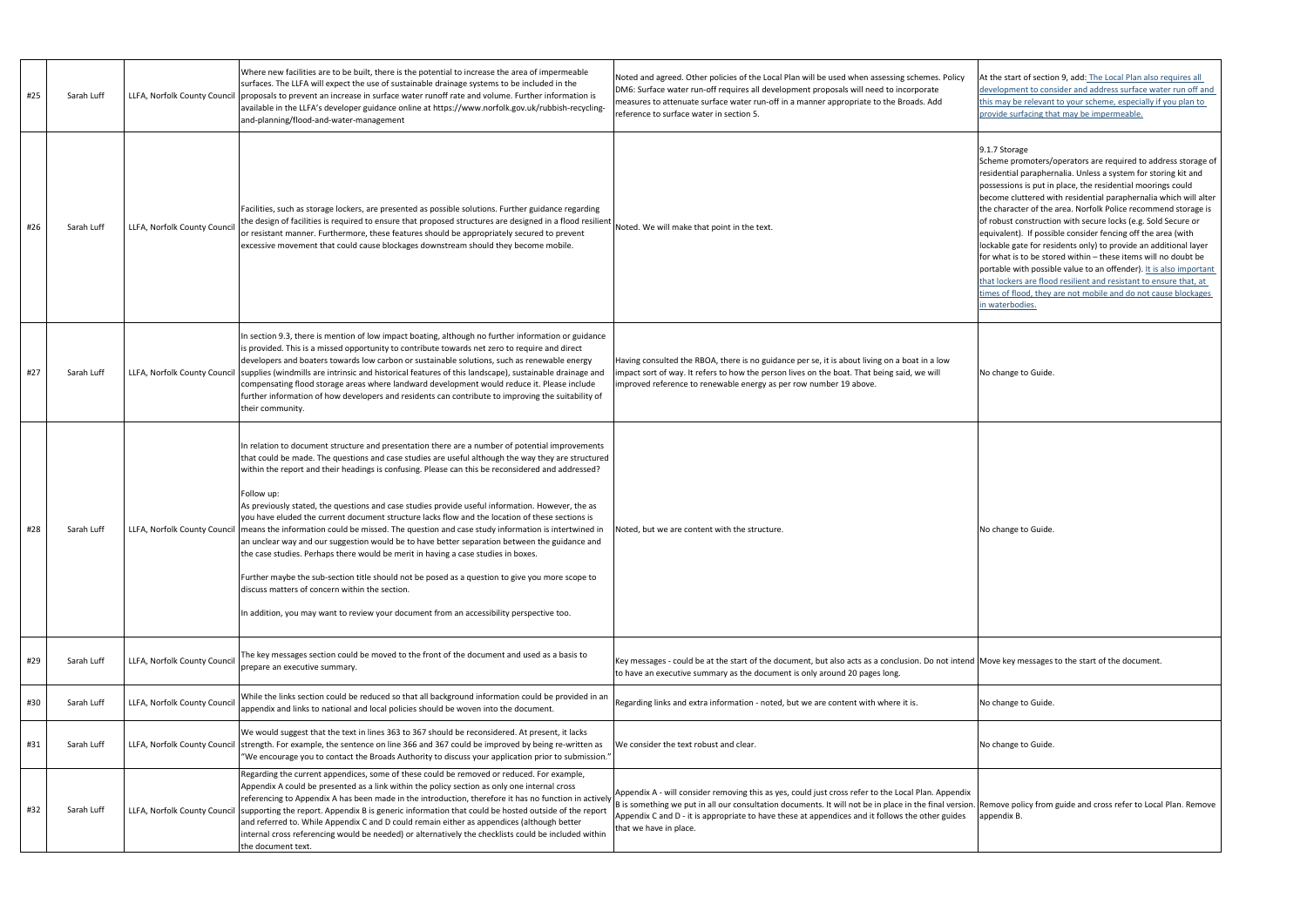| #33 | Mark Norman    | Highways England                     | The proposals are unlikely to affect the Strategic Road Network in any way and therefore, we have<br>no comments to make on the proposed guidance.                                                                                                                                                                                                                                                                                                                                                                                                                                                    | Noted.                                                                                                                                                                                                                                                                                                                                                   | No change to guide.                                                                                                                        |
|-----|----------------|--------------------------------------|-------------------------------------------------------------------------------------------------------------------------------------------------------------------------------------------------------------------------------------------------------------------------------------------------------------------------------------------------------------------------------------------------------------------------------------------------------------------------------------------------------------------------------------------------------------------------------------------------------|----------------------------------------------------------------------------------------------------------------------------------------------------------------------------------------------------------------------------------------------------------------------------------------------------------------------------------------------------------|--------------------------------------------------------------------------------------------------------------------------------------------|
| #34 | Liam Robson    | <b>Environment Agency</b>            | Treatment Hierarchy: We see that in response to our comments about sewerage management,<br>there is now additional text added to explain the treatment hierarchy with a presumption to mains<br>sewer network where possible. There is also text added stating that it is illegal to discharge sewage Support noted.<br>from boats direct into the river. Thank you for amending this. The new text added covers the points<br>we previously raised, and we have no other water quality concerns                                                                                                      |                                                                                                                                                                                                                                                                                                                                                          | No change to Guide                                                                                                                         |
| #35 | Liam Robson    | <b>Environment Agency</b>            | Flood Risk: We are satisfied with the changes you have made to the original comments we raised in<br>relation to flood risk. We have however added some comments to you in response to the LLFA as<br>you requested as well as those requested for tourism houseboats. Overall, we are satisfied with the<br>changes made to the draft document although you might want to change some of the wording once<br>you have reviewed our response to the LLFA below. As always, please do get in touch should you<br>have any questions.                                                                   | Noted. See row 14.                                                                                                                                                                                                                                                                                                                                       | No change to Guide                                                                                                                         |
| #36 | Paul Harris    | South Norfolk DC                     | Thank you for consulting South Norfolk Council and considering our previous representations on this<br>document. The Council remain of the opinion that the document could still benefit from more<br>clearly emphasising the information that which would be used to determine a planning application,<br>and that which is a useful resource to site promoters about good practice and achieving best quality<br>outcomes. However, we recognise that you have previously considered our representation in this<br>regard and the Council does not wish to add further comments at this point.      | Noted.                                                                                                                                                                                                                                                                                                                                                   | No change to Guide                                                                                                                         |
| #37 | Paul Harris    | South Norfolk DC                     | We note that the guide refers to the requirement for new residential moorings to be within 800m or<br>10 minutes' walk of at least three key services. We recognise that these distances are specified<br>within the adopted policy but are concerned that these distances may be overly restrictive in a<br>Broads landscape with its inherent physical and natural constraints.                                                                                                                                                                                                                     | The reference to walking distance from the key services was required by the Inspector to enable<br>more areas to meet the locational criteria. As you rightly point out, that wording is in adopted<br>policy and we cannot change policy through this guide. As and when we review the policy,<br>discussions can be had about the locational criteria. | No change to Guide.                                                                                                                        |
| #38 | Paul Harris    | South Norfolk DC                     | The Council supports references to ensuring that adequate waste disposal facilities are provided.                                                                                                                                                                                                                                                                                                                                                                                                                                                                                                     | Support noted.                                                                                                                                                                                                                                                                                                                                           | No change to Guide                                                                                                                         |
| #39 | Paul Harris    | <b>Broadland DC</b>                  | Thank you for consulting Broadland District Council and considering our previous representations on<br>this document. The Council remain of the opinion that the document could still benefit from more<br>clearly emphasising the information that which would be used to determine a planning application,<br>and that which is a useful resource to site promoters about good practice and achieving best quality<br>outcomes. However, we recognise that you have previously considered our representation in this<br>regard and the Council does not wish to add further comments at this point. | Noted.                                                                                                                                                                                                                                                                                                                                                   | No change to Guide                                                                                                                         |
| #40 | Georgia Teague | Suffolk CC                           | At Section 5 text in the box under a), reference is made to vessel moorings being too tight or loose<br>and consequences. It would be useful to add that vessels that come adrift from their moorings,<br>either in flood conditions or in normal situations could give rise to an increase in flood risk if they<br>drift and block or create a water flow restriction of a waterway on the Broads.                                                                                                                                                                                                  | Noted. We could add this to the Guide as another reason for ensuring the boat is moored well.                                                                                                                                                                                                                                                            | Add reference to the<br>times of flood: Rega<br>come adrift from th<br>normal situations, co<br>they drift and block<br>waterway on the Br |
| #41 | Georgia Teague | Suffolk CC                           | The residential moorings guide mentions that such moorings should avoid impacts on the local<br>landscape character; it also requests storage facilities for residential paraphernalia, to maintain the<br>local character and amenity value. It does not go into any detail.                                                                                                                                                                                                                                                                                                                         | The approach to storage facilities will be a local site-specific approach, proposed by the operator.<br>We include an image to show how this has been done elsewhere. As for the detail of amenity and No change to Guide<br>landscape, the other policies of the Local Plan will be of relevance.                                                       |                                                                                                                                            |
| #42 | Georgia Teague | Suffolk CC                           | It is suggested that this document could include further detail as to how landscape will be protected,<br>in order to retain local character.                                                                                                                                                                                                                                                                                                                                                                                                                                                         | All relevant policies of the Local Plan will be considered in determining residential moorings<br>schemes, including the landscape section of the Local Plan.                                                                                                                                                                                            | No change to Guide                                                                                                                         |
| #43 | Georgia Teague | Suffolk CC                           | SCC would also like to raise the issue of would landscape be covered by other, standard, policies?                                                                                                                                                                                                                                                                                                                                                                                                                                                                                                    | All relevant policies of the Local Plan will be considered in determining residential moorings<br>schemes, including the landscape section of the Local Plan.                                                                                                                                                                                            | No change to Guide                                                                                                                         |
| #44 | Georgia Teague | Suffolk CC                           | As stated in the documents, any new parking provision should follow the local authorities parking<br>guidance. For Suffolk there is no specific mention of mooring, but as they are so few it is not likely<br>that SCC would change the current guidance. It is suggested that this could be covered by making<br>contact with the DM team.                                                                                                                                                                                                                                                          | It is noted that there are no parking standards for moorings. Suffolk, as Highways Authority, will<br>be consulted on schemes for residential moorings, in the usual way.                                                                                                                                                                                | No change to Guide                                                                                                                         |
| #45 | Georgia Teague | Suffolk CC                           | SCC would also note that any new access to the public highway may need planning permission from<br>the Local Planning Authority, and that no work can be done within the public highway and that<br>includes verges and public rights of way without the permission of the highway authority.                                                                                                                                                                                                                                                                                                         | Noted. All relevant policies in the Local Plan will be considered and our transport related policy<br>will be of relevance. Suffolk, as Highways Authority, will also be consulted on schemes for<br>residential moorings, in the usual way.                                                                                                             | No change to Guide                                                                                                                         |
| #46 | Jessica Nobbs  | Water Management Alliance No comment |                                                                                                                                                                                                                                                                                                                                                                                                                                                                                                                                                                                                       | Noted.                                                                                                                                                                                                                                                                                                                                                   | No change to Guide                                                                                                                         |
| #47 | Rachel Bowden  | Natural England                      | Natural England has no comments to make regarding the consultation on these guides.                                                                                                                                                                                                                                                                                                                                                                                                                                                                                                                   | Noted.                                                                                                                                                                                                                                                                                                                                                   | No change to Guide                                                                                                                         |

| No change to guide.                                                                                                                                                                                                                                                                                                                                                         |
|-----------------------------------------------------------------------------------------------------------------------------------------------------------------------------------------------------------------------------------------------------------------------------------------------------------------------------------------------------------------------------|
| No change to Guide.                                                                                                                                                                                                                                                                                                                                                         |
| No change to Guide.                                                                                                                                                                                                                                                                                                                                                         |
| No change to Guide.                                                                                                                                                                                                                                                                                                                                                         |
| No change to Guide.                                                                                                                                                                                                                                                                                                                                                         |
| No change to Guide.                                                                                                                                                                                                                                                                                                                                                         |
| No change to Guide.                                                                                                                                                                                                                                                                                                                                                         |
| Add reference to the potential for a boat to block water flow at<br>times of flood: Regarding a) above, please note that vessels that<br>come adrift from their moorings, either in flood conditions or in<br>normal situations, could give rise to an increase in flood risk if<br>they drift and block or create a water flow restriction of a<br>waterway on the Broads. |
| No change to Guide.                                                                                                                                                                                                                                                                                                                                                         |
| No change to Guide.                                                                                                                                                                                                                                                                                                                                                         |
| No change to Guide.                                                                                                                                                                                                                                                                                                                                                         |
| No change to Guide.                                                                                                                                                                                                                                                                                                                                                         |
| No change to Guide.                                                                                                                                                                                                                                                                                                                                                         |
| No change to Guide.                                                                                                                                                                                                                                                                                                                                                         |
| No change to Guide.                                                                                                                                                                                                                                                                                                                                                         |